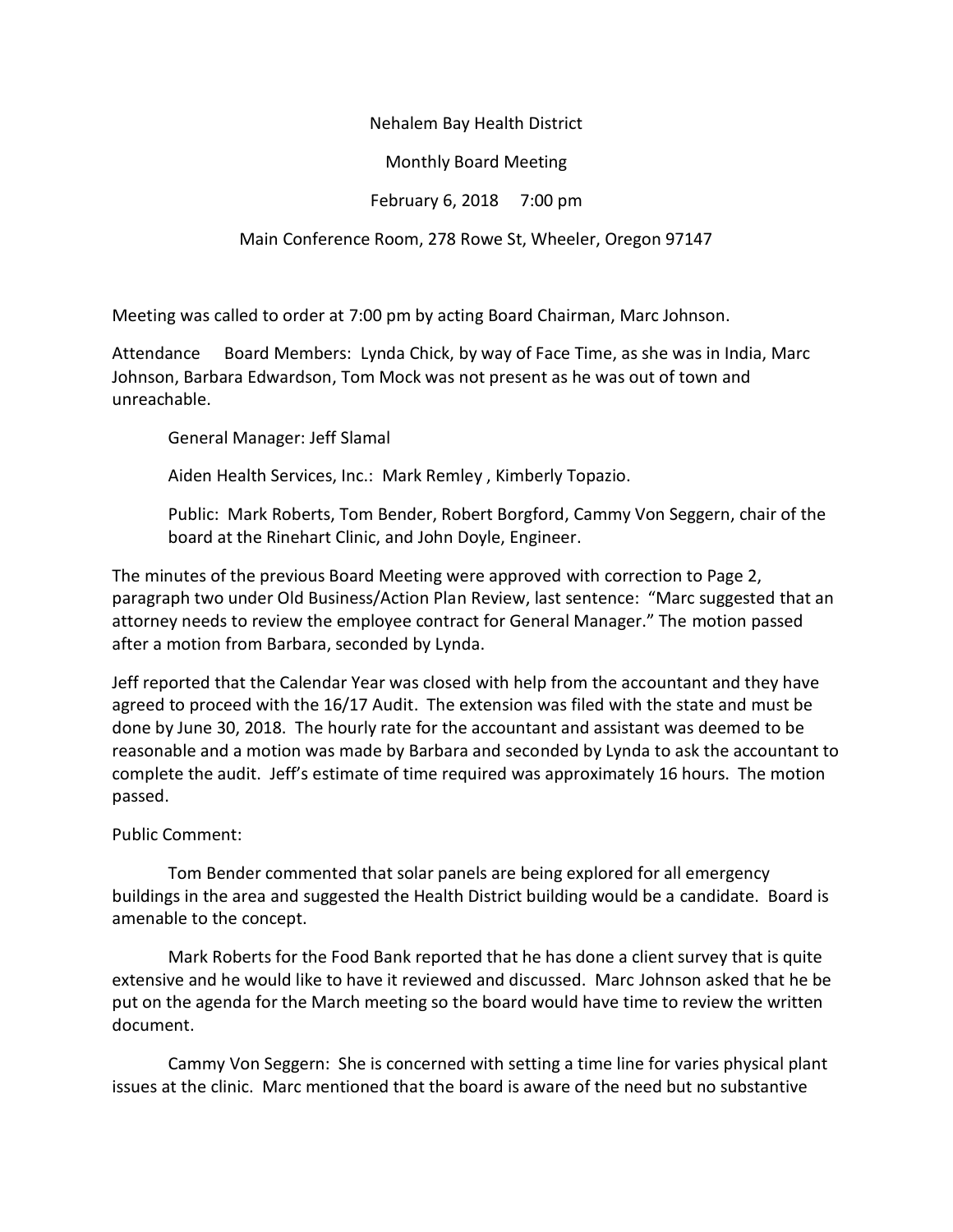decision has been made. The board is working toward decisions for the whole complex. Cammy also had comment about the HVAC at the Clinic and asked to be heard at the time it comes up on the agenda.

Another issue of concern for Cammy was the current lease agreement and asked that it be updated. Jeff and Marge, CEO of the Clinic, and our attorney will work on getting a draft agreement to present to the board.

John Doyle, Engineer: His report is included. Discussion regarding his findings in and around the building ensued. Finally he said his intuition dictates that it would be more expensive to repair than to replace due to the condition of the foundation. There was a question as to needing to demolish the Care Center or if it affect it at all if demolition is decided. Jeff stated there is a barrier wall between the two buildings so the Care Center would not be affected.

Robert Borgford asked John Doyle if there was rebar in the foundation. John stated there was no way to be 100% sure but by inspection he saw clear space where concrete or rebar would have been in the cement block foundation. It appears that the blocks were simply mortared together. Robert asked about lifting the building in order to replace the foundation. John would not recommend that action. He feels the building would not support a lift. Jeff will put together a thumbnail sketch of the entire cost to rehabilitate the 15,000 square foot building with help from contractors and engineers.

Marc Johnson is concerned that we have two tracks, one to rehab and one to demolish but we have no clear goal as to the ultimate use of the building. The board needs to determine the final picture coinciding with the disposition of the building. Mark Roberts reminded the board that there is a current and active use for the building with the Food Bank.

Mark Remley expanded on his written report as Operational/Managerial Control Officer of the Nehalem Valle Care Center.

- A. Census is static for the month of January.
- B. There have been no regulatory issues.
- C. One Work Comp Claim with no time lost.
- D. Potential lawsuit (within the industry, not related to NVCC).
- E. July 1, 2018 potential Medicaid rate increase.
- *F. Further report was given by Kimberly Topazio*
- G. Census depends on staffing. Cautiously looking forward to rising above 28.
- H. The Care Center has hired a CNA Instructor. Classes to be advertised in March.
- I. Lynnelee Braertlein is studying to get her Administrator's License and hopes to take over as the site administrator after her maternity leave in May.

 Tom Bender asked about a wing at the Care Center that is not being used and if it has been designated as staff housing. Per Mark, the space is now being used for Central Supply and durable equipment storage. No consideration for staff housing was made.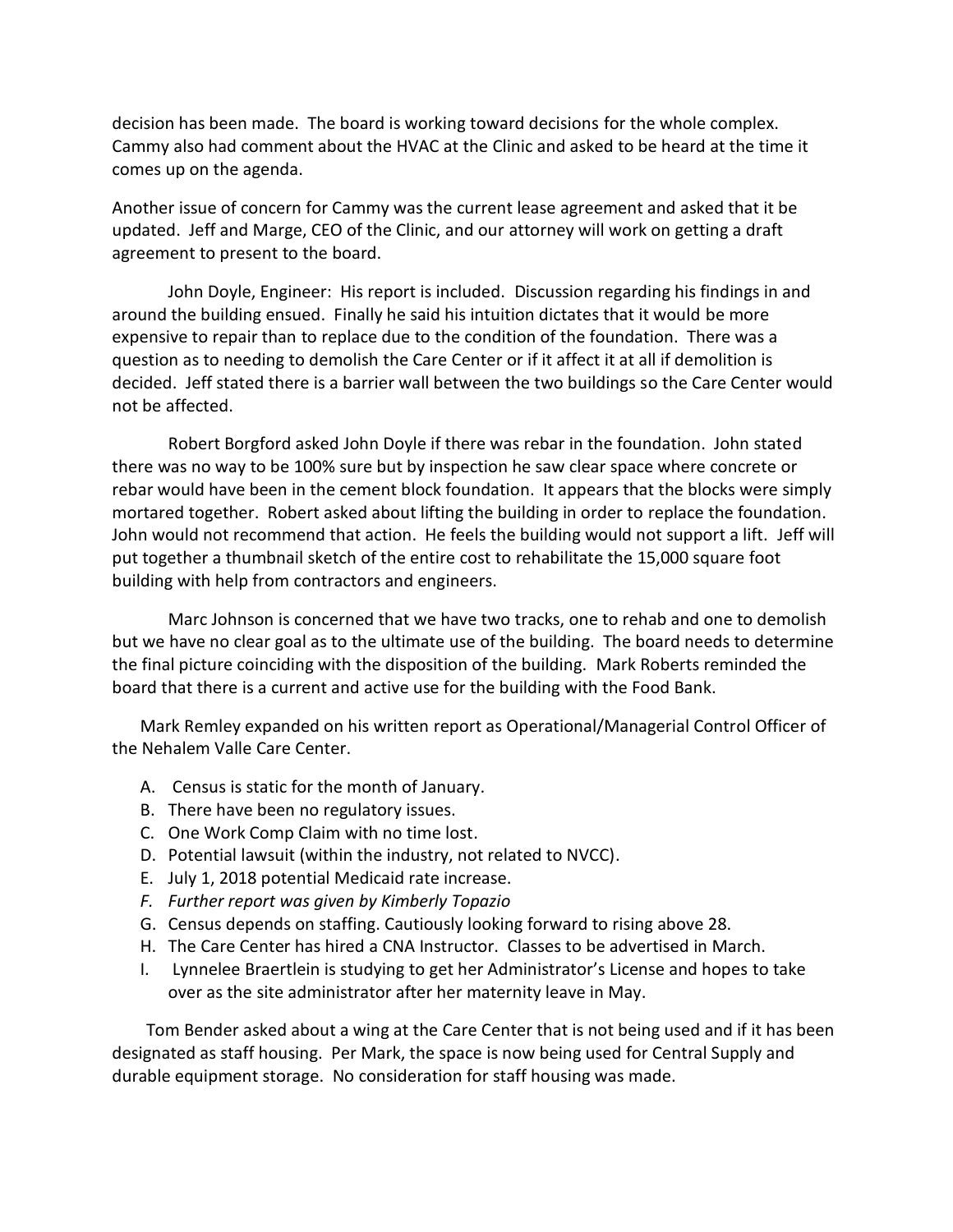#### Old Business:

Website Update: Jeff has three proposals. Marc asked Jeff to summarize and recommend a website builder and also a logo designer at the next meeting. Lynda commented that the logo is important as it will help to create an identity for the District.

Food Bank representative, Mark Roberts, will present his survey at the next meeting.

No action of the CEO agreement.

#### New Business:

Jeff presented some preliminary bids for work on the building. No action was taken. They will be reviewed and taken under advisement at the next meeting. More detail is needed. The oil tank does not exist (it was removed years ago), however there is possible seepage adjacent to the boiler room.

Question regarding MC Consulting: Were they hired as project managers for the project or just consulting? Jeff believes they were hired as managers and will take full responsibility for the project. A representative of MC Consulting will be at the March meeting.

The geological survey report will be available at the next meeting.

The HVAC unit #1 in the Clinic will be replaced at a cost of between \$16,000 and \$22,000. It is the one that services the Pharmacy. The ductwork needs to be replaced. The project is to replace ductwork, the new unit and a ductless unit for the Pharmacy. Jeff will make a report concerning the 3 bids and financing in the budget at the next meeting.

Jeff noted that over the next few years other units will have to be replaced. Marc asked for a timeline of the potential work that needs to be accomplished regarding the HVAC system. He also noted that a long term maintenance plan needs to be put in place for the Clinic. Similarly, the Care Center needs a continually update plan for maintenance. Mark will work on that.

Cammy asked what to do in the meantime. Currently they use electric heaters and are incurring considerably higher electric bills due to not being able to use the HVAC system in some parts of the building. Unit #1 is high priority.

Jeff presented month end and year to date financials, attached.

The Budget committee is being formed. Currently 3 members are in place. It is required that the general public number of members and the number of board members match. Currently